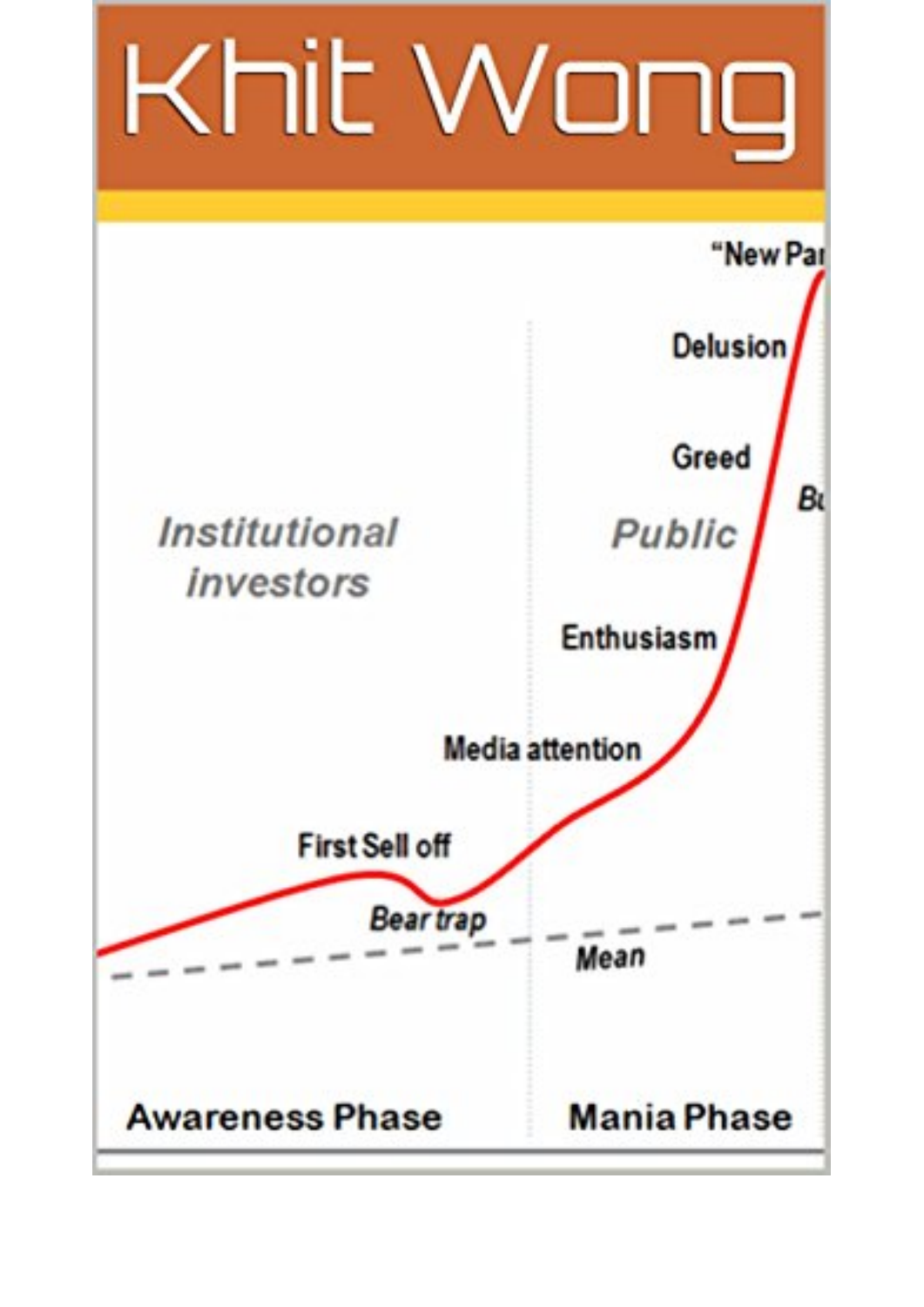*Khit Wong*

**Bitcoin, Ethereum, Cryptocurrency, Forex, Gold - Technical Analysis, Technical Indicators Secret Stock Market Astrology: Simple but Highly Effective Twist ... Analysis & Indicators Secrets (001)**

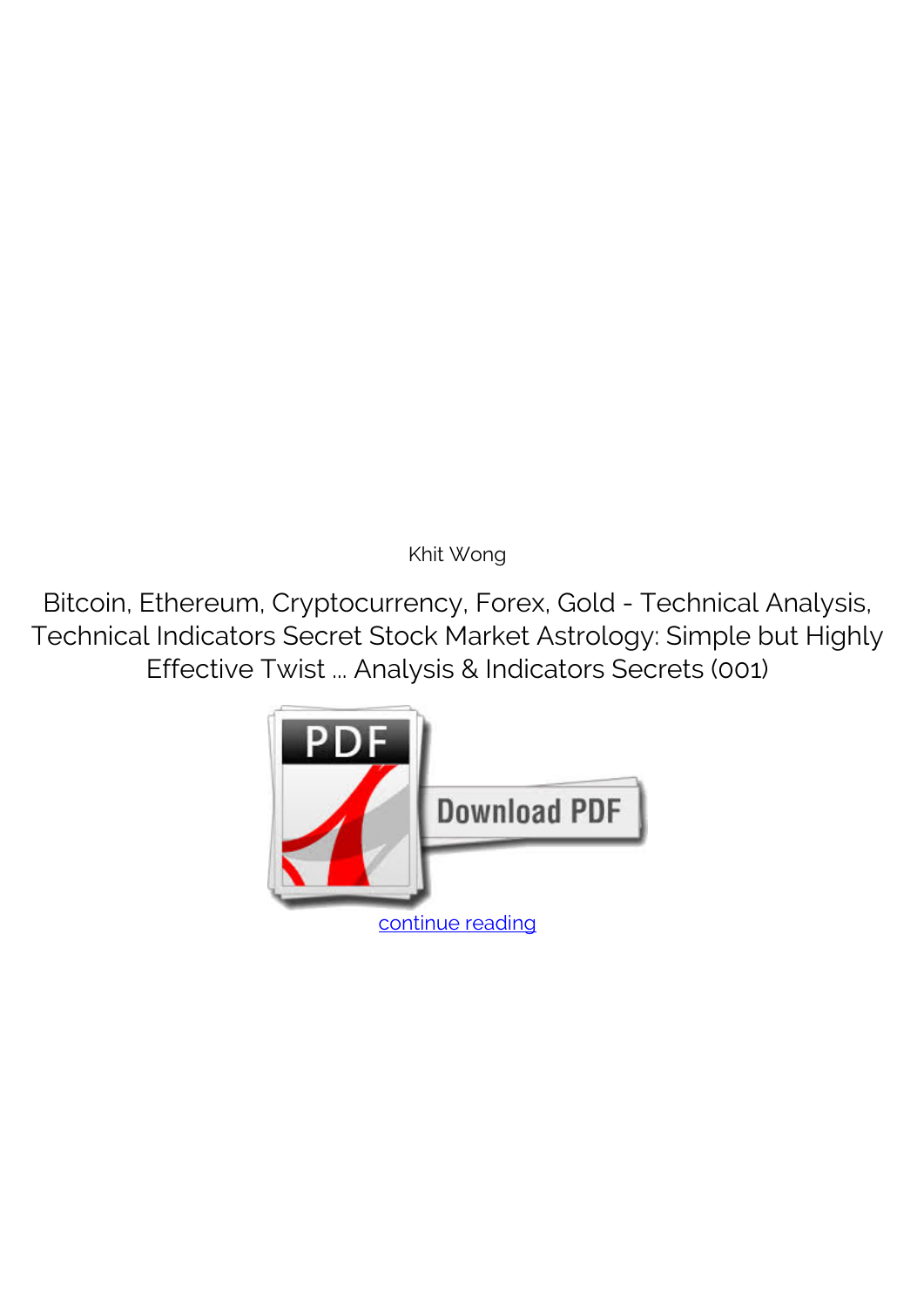We did foretell the Bitcoin 6th February 2018 bottom with simply one day in difference:https:/ /www.fxstreet.com/analysis/bitcoin-major-bottom-arriving-in-2-days-and-a-major-upmove-i s-due-again-will-

hit-10-000-in-60-90-days-16-000-within-120-180-days-201802050138TABLE OF CONTENTSChapter We: Look Deeper Into Complex Indicators…25Chapter V: Exactly How I Added MY VERY OWN Spin to the Complex Indicators and Make It Work for Intraday Trading!5Chapter II: Why Do These Complex Indicator Fail?12Chapter III: Apply the proper Technical Indicators And Income Comes!28 Understanding What Technical Indicators Are Really Indicating…...P.15Chapter IV: How to Implement this New Understanding into my Day to Day Trading or How to make it on the MT4, MT5/ Metastock Trading System...P.P....P.P.



[continue reading](http://bit.ly/2Tge8Fv)

How exactly to properly use indicators The author used real life examples to indicate clearly when the indicators should be used correctly plus much more.The ebook is well-organized and definitely worth to learn it. I'll browse it once again this week to digest / understand it more. Astro with Trend Lines I go through this, today. Great stuff! Become familiar with a great deal from the author. How and moreover when to make use of macs and rsi Very helpful here is how to use the correct indicators and thereby prevent losses using a very simple to understand twist in thinking about commonly used complex indicators Thanks for writing it and sharing your knowledge!